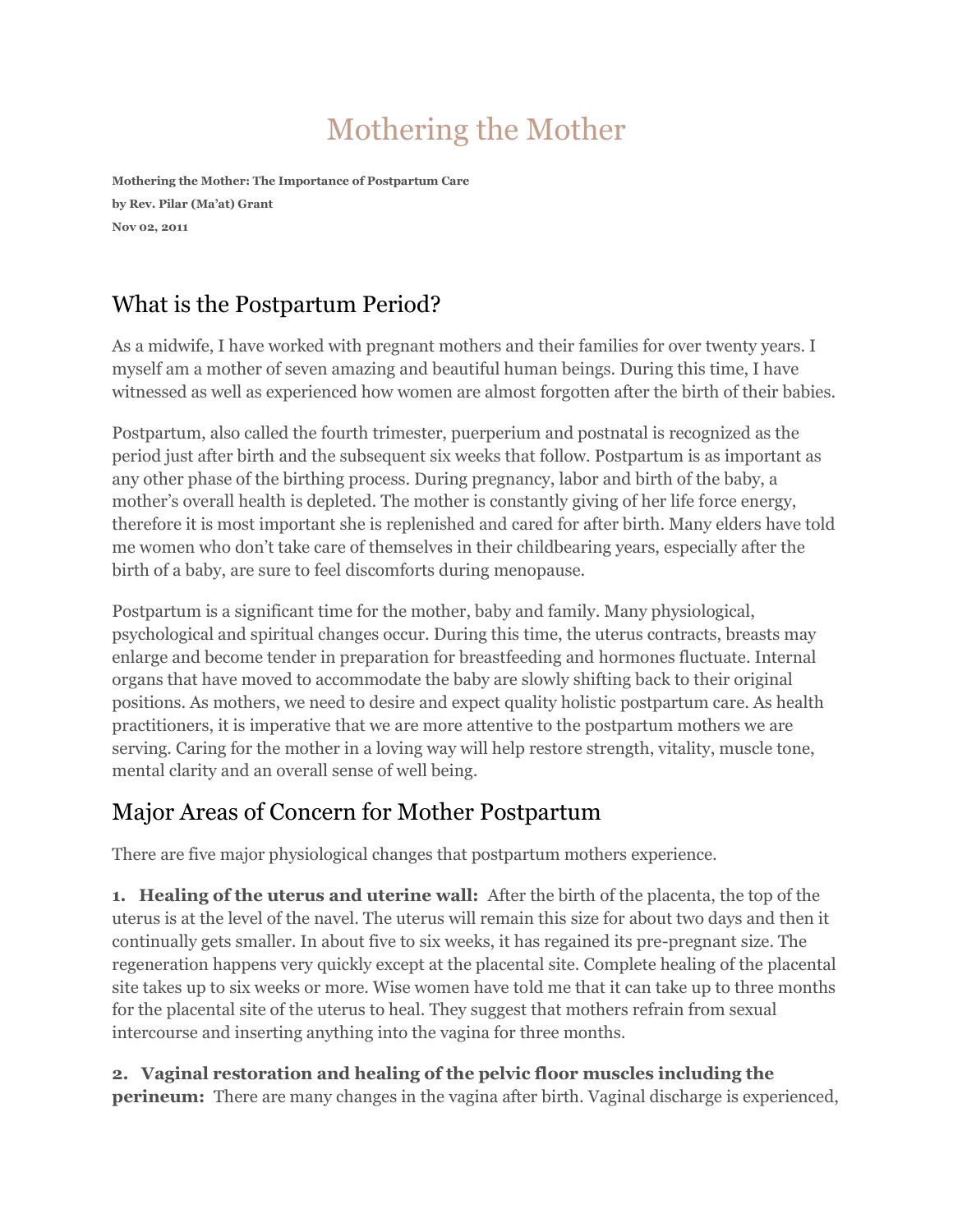whether it is a vaginal birth or caesarean. This is called lochia. It is much like a menstrual period and can be experienced for two to six weeks after birth. Lochia comes from blood and tissues that have built up in the uterus during pregnancy. In vaginal births where tearing has occurred, the mother usually experiences swelling and pain. The tearing may be repaired by the use of stitches depending on the severity. If this is the case they will dissolve over the course of a week. For a mother who has not experienced tearing, the vaginal lips can still appear slightly swollen. Although the vagina stretches significantly to accommodate the birth of the baby, immediately after birth, the vagina shrinks tremendously forming a smooth walled passage. The perineum, the area between the vagina and anus, may also be sore due to a tear during labor or an episiotomy.

**3. Restoring strength and tone to the abdominal wall muscles:** The abdominal wall will remain soft and flabby for a while after birth due to the rupture of the elastic fibers and the prolonged distention of the uterus. It usually takes several weeks for the abdomen to return to its pre-pregnancy appearance. For mothers of 3 or more children, the abdominal wall may have separated and will remain lax.

**4. Establishing a good milk supply and successful breastfeeding:** The same hormones that initiate contractions in labor help to initiate breast milk. Within 24 hours after birth, the breast produces colostrum, a golden yellow liquid that is full of antibodies that serve as the newborns first immunization to disease. Breast milk has the proper amount of sugar, fat, water and protein for the baby's growth. Not only is breastfeeding good for the child, it is also great for the mother as well. Suckling on the breast creates a rush of oxytocin in the mother's body. This hormone helps the body secrete milk. Suckling also helps in contracting the uterus and protects the mother from hemorrhaging.

**5. Endocrine system and hormonal shifts:** After giving birth, estrogen and progesterone, which are released by the endocrine system, significantly lower. During pregnancy, the body produces these hormones in abundance. It takes around three days for hormonal levels to return to their pre-pregnancy state. The body experiences a shock with the sudden change in hormones, impacting the mother's mood, body functions, digestion, and ability to sleep.

Due to major shifts in hormones after birth, mothers may experience mood swings. In the first week, postpartum women usually start out happy and joyful because of the high of the birth. However, in a few days the joys of birth can turn into depression and or a sense of melancholy. This is due to the physical and mental stress of birth, a breakdown of tissue components and a withdrawal of estrogen and progesterone leading to an imbalance of electrolytes and hormones.

Without proper care, many women develop postpartum mood disorder. Postpartum mood disorder is a mental health disorder striking within the first year of giving birth. It can occur in any woman after birth whether she is a first time mom or not.The postpartum mood disorders can range from Baby Blues to Psychosis.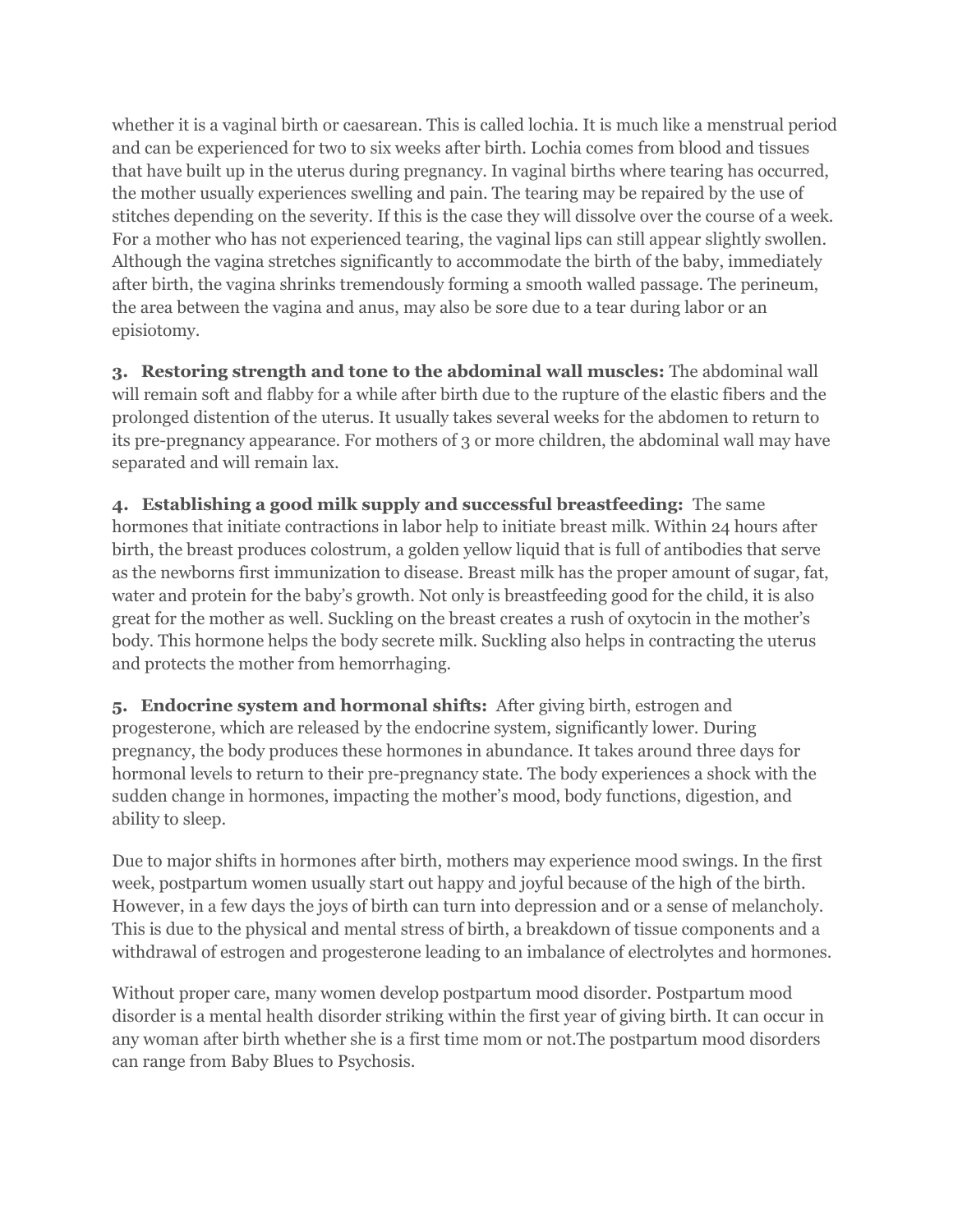Baby Blues is a condition that affects 80 percent of new mothers, with the onset between 3-14 days postpartum. Twenty percent of women with baby blues will go on to develop Postpartum Depression. Postpartum Depression affects up to 25 percent of new mothers. Symptoms can be exhibited right away or several months after delivery. Prior incidents of postpartum depression sometimes may put a woman at a 50 to 80 percent higher risk of recurrence. Postpartum Psychosis is the most severe postpartum mood disorder. PPP is rare, believed to affect only one to two new mothers in one thousand. Treatments of these illnesses may require medication, psychotherapy and, in extreme cases such as Postpartum Psychosis, hospitalization.

## US Undervaluing Postpartum Period

In the US, there is no set standard of care for women postpartum. Most are routinely sent home from the hospital with only instructions on a paper and told to make an appointment in 5 to 6 weeks. Homebirth mothers usually see their midwife for 2 to 3 days postpartum and then again in about a week. After that, mothers are not seen again until 6 weeks. I was shocked to learn that some midwives give no postpartum visits and women are advised to visit an OBGYN in 6 weeks. Many women return to work still experiencing postpartum issues.

Postpartum care is not ignored throughout the entire nation. In the south where I grew up, there are women who still know and try to teach the important rituals during the monthly menstrual period and afterbirth. They understand the significance of staying warm, eating foods that stick to your ribs, not getting wet and catching a chill due to pores being open during the menses and afterbirth. These remedies are usually referred to as old wives tales or superstition. However, the elders argue that because they followed these rituals, they did not suffer from the same reproductive problems that women today do.

## How Other Countries and Cultures Approach Postpartum

In other cultures throughout the world, the postpartum period is just as important as the prenatal period. The care of the mother and newborn are not left in the hands of the doctor or midwife exclusively. The entire family and community come together to support a new mother, ensuring she has enough rest, food, herbs, comfort and assistance with household responsibilities.

In Chinese culture, the new mother is treated like a queen during what is referred to as the "sitting month." For a month, she is cared for in total. She does not leave the house and is nursed back to health by her mother or mother-in-law. Her only responsibilities are to eat, sleep and nurse. The family handles all housework and care of other children. Visitors are very limited. Due to a belief that a woman's heat is lost during childbirth, she is given only warming foods and healing teas and tonics to restore balance.

In Indian culture, mothers are traditionally forbidden to touch the ground for six weeks after birth. Other female members of the family take turns with the housework, caring for the newborn as well as preparing special foods. The mother eats only fresh, non-processed foods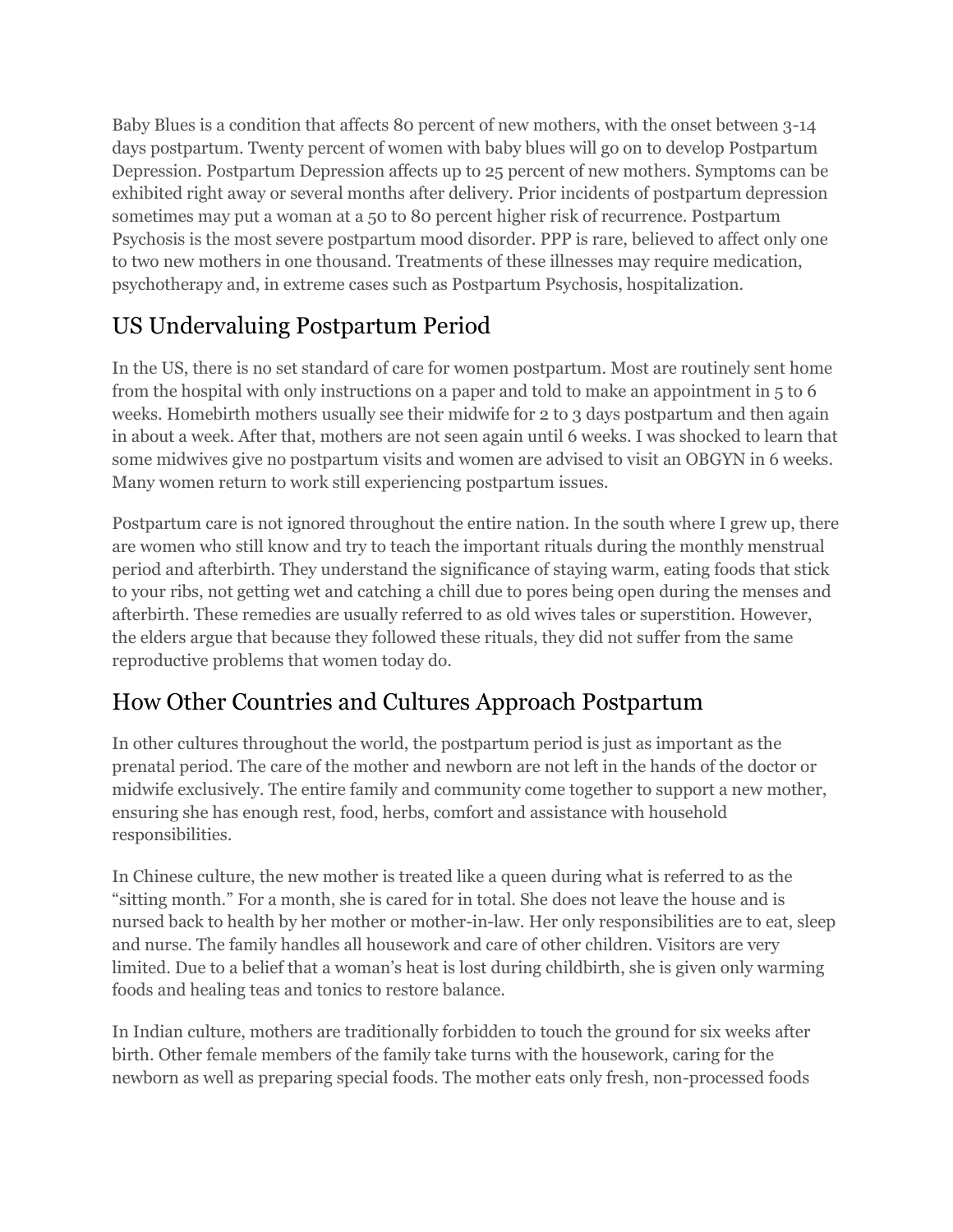that have warming spices to restore heat to her body. The postpartum mother also experiences daily massages, bringing comfort and easing the pain accumulated from pregnancy and labor.

In Korean, Indonesian, Malaysian and Haitian cultures, there are resting periods ranging from 21 to 40 days. In all of these cultures, the women do not cook or clean. They rarely leave their homes. New mothers are encouraged to rest and only move moderately to help the uterus contract. Often times the women are wrapped at the uterus to bring internal organs and tissues back into place. Cold foods, washing of hair and cold weather are forbidden because of the heat that is lost during childbirth.

The one thing that all of the rituals have in common is the care being centered on healing the whole body. These postpartum rituals have worked for centuries and will continue to be effective.

In addition to the physical benefits of holistic care in non-western cultures, incidents of postpartum depression are also significantly lower than they are among mothers here in the U.S. Our culture can learn a lot from women around the world. Our holistic care can contribute not only to our own health but the overall health and well-being of our entire families.

### Benefits of Herbs, Nutrition, Love and Pampering Therapies during Postpartum

I have used herbs in my midwifery practice since the beginning and have not found a more reliable friend. Because the herbs are plant based, they do more than just eliminate discomfort or pain; they nourish the body with vitamins and minerals. Using herbs in the postpartum period is a great choice.

In China, emmenagogues are used to clear the afterbirth and clean the uterus and prevent infection. The day after the delivery make a soup of tang kueil, persica, hong hwa (safflower), motherwort and blackened ginger. The ingredients stimulate circulation very strongly to treat pain and exhaustion after the delivery. They heal and tone the entire painful area of the lower abdomen and help the mother regain strength and balance.

Another way to use herbs is an after birth tea. This herbal tea is incomparable. It increases circulation, cleanses the womb, increases breast milk, balances hormones, relieves pain a nd gives the mother an overall good relaxed feeling. Fathers like it as well. The herbal afterbirth tea is composed of oranges, lemons, ginger, cinnamon powder/sticks, lemongrass, raspberry, borage, star anise and honey. To make the tea, grate the ginger and add it and the cinnamon sticks to a large pot of water. Bring it to a boil and then add the star anise seed. Let it boil for 25 minutes. Add oranges and lemons and turn it on low for 10 minutes. Add the rest of the ingredients, turn off the fire and let it steep. Strain, add honey and enjoy.

Herbs can also be used as a bathing treatment. The after birth bath aids in the healing of the uterus and perineum. It also helps with circulation. It is relaxing and soothing and allows the mother to rest comfortably into sleep. The after birth consists of castor leaves, rosemary,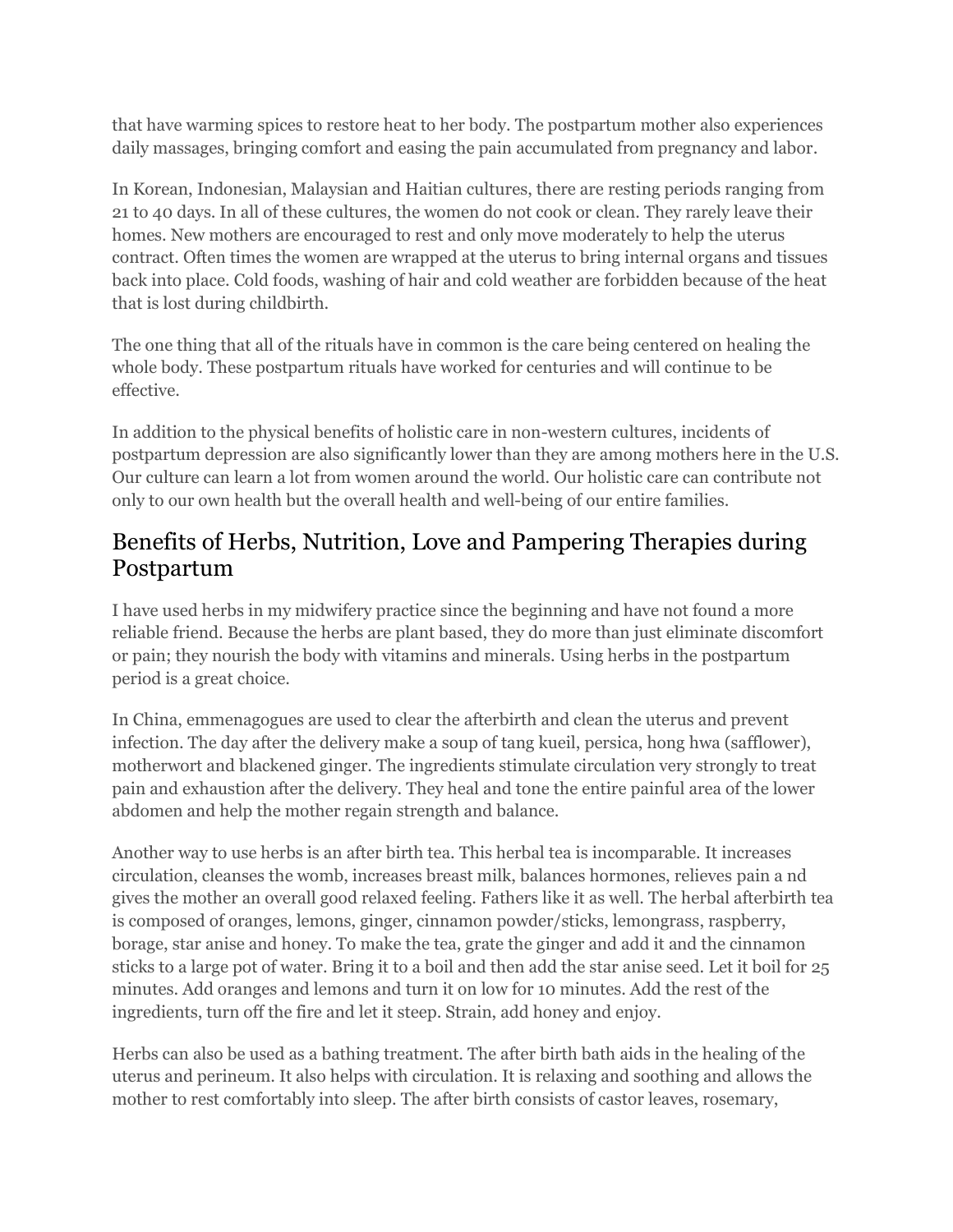oranges, lemons, orange leaves, avocado leaves and lavender oil. Add all of the ingredients to a large pot and bring to a boil for about 20 minutes. Pour all of the ingredients into the bathtub. Start by making sure that the water is not too hot before entering for a warm relaxing sitz bath.

Eating well is essential to the recovery of a mother during her postpartum period. There are many foods that aid in the healing. I have found that the best foods for the recovering mother are those that have high vitamin and mineral content including whole grains, vegetable soups, cooked greens, root vegetables and pure clean water.

#### How Instituting Postpartum Therapy Can Prevent or Treat Many Common Problems

I myself have noticed the difference with having postpartum care and not having any. I have been anemic most of my life and for my first birth, had no postpartum care. Afterbirth I was very weak and dizzy. Due to the way I tore, I also had trouble walking. The hospital staff treated me well but after I was discharged I didn't see the doctor until I was 6 weeks postpartum.

When I went to see the doctor, I was told I was severely anemic and that my vagina did not repair properly. I would need to have surgery to have it corrected. If I had been seen by a doctor 4 or 5 weeks earlier, they would have recognized my low iron and could have redone the stitches.

It is very important that women are assessed during the 6 weeks postpartum. We can help eliminate many of the common problems and concerns during this time. By giving mothers the loving and gentle care and nourishing both body and spirit, we can support healing with ease.

During the postpartum period, many common problems can occur. The following are some issues that may arise and natural treatments I have used for years with much success.

**Vaginal soreness:** A nice sitz bath will do the entire vaginal area good. If you have stitches, only take one a day. Make a healing and soothing sitz bath with comfrey and rosemary. Another option is to sprinkle the comfrey powder on your sanitary napkin. A third remedy is to use a squirt bottle during urination filled with warm water and 1 to 2 drops of lavender or tea tree essential oil. This is soothing and helps prevent infection.

**Breast problems:** One problem may be engorgement. This is when breasts are swollen and painful due to a plentiful supply of milk and baby not drinking enough to keep up with the production. One remedy that has worked for me and mothers I work with is to soak your breasts in marshmallow root tea. This warm tea soak helps the ducts to release the milk while easing the pain. Another option is to take a warm shower and let the warm water run on your breasts.

A second breast issue may be mastitis or infection in the breast. With mastitis, the breasts are usually painful, red and swollen. The marshmallow root tea soak works for this as well. However, my best choice for this is using the herbs echinacea and propolis in combination. This combination has cleared up and prevented many infections postpartum.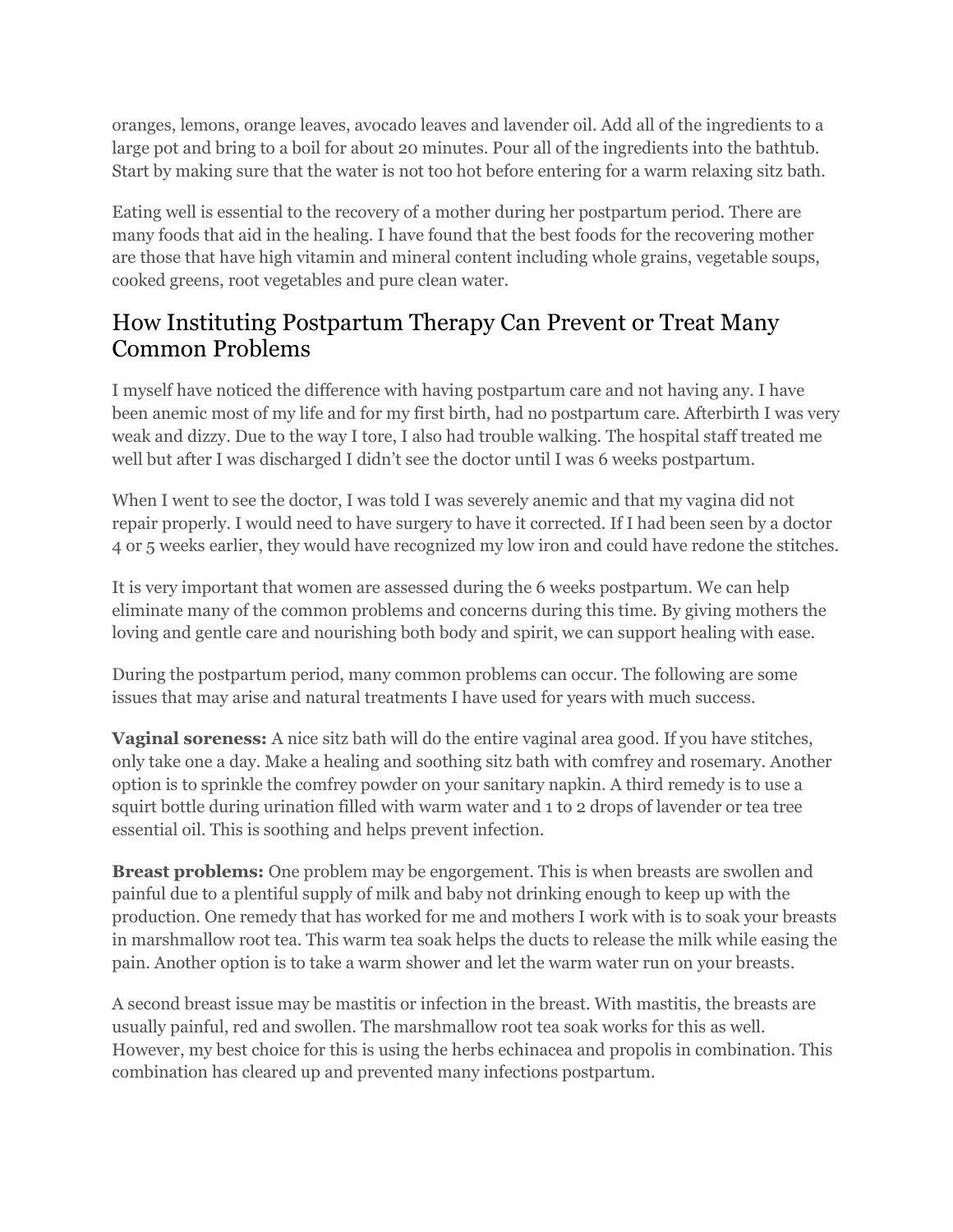**Urinary issues:** Nettle leaf tea and burdock root are good tonics for urinary issues afterbirth. They strengthen and tone the kidneys, bladder and the other organs of the urinary system. Burdock also helps to relieve edema and water retention afterbirth.

**Hemorrhoids:** Hemorrhoids are an indication of poor circulation. White oak bark, cayenne pepper and psyllium husk work wonders to increase circulation and get rid of the hemorrhoids. These three herbs can only be taken after pregnancy. Take one capsule of each herb 3 times a day for 7 days.

Aloe vera gel is also very soothing to hemorrhoids. Put it on a cotton swab and apply it directly to the hemorrhoids. This will feel soothing and cool. Witch hazel helps to reduce the swelling and pain of the hemorrhoids. Soak a cotton ball in witch hazel and apply to the area.

**Constipation:** Drink plenty of water and herbal teas and soups. If you had a c-section or if you're drinking and eating liquids have provided no relief, then you should take a mild herbal laxative. The one that I have used for 16 years with great results is by Russell Harrison Herbal Company. One or two capsules are usually all that it takes to get your system moving right.

**Fatigue:** Rest is the best remedy for this. This is the main thing a mother needs postpartum. Motherwort is good because it helps to calm and relax the mother.

**After birth pains:** Calcium magnesium combination has been my friend since I gave birth to my 5th child. Although I had afterbirth care, no one knew what to do to relieve afterbirth pains. I suffered for days with the worst pain I have ever endured. I did some extensive research and discovered the benefits of calcium and magnesium. By the time I was ready to give birth to my 6th baby, I knew I wouldn't suffer anymore. I took 1000mg of calcium and 500mcg of magnesium as soon as the baby was born and I didn't feel the afterbirth pains. I was aware of the afterbirth uterine contractions yet experienced no pain. I took one to two tablets a day for 1 week.

**Insomnia:** Calcium magnesium taken one hour before bed helps you to sleep soundly. A nice cup of raspberry and chamomile tea will help the mother to rest well

A new mother must be encouraged on a daily basis. Whether this is her first or fifth baby, she must be told that she is doing a wonderful job. It is also important that she is given time to sit, meditate and focus on herself. Slow deep breathing exercises help her to stay focused and calm. A nice deep relaxation technique will help to relieve fatigue and give mother a sense of confidence and well-being. This will help her to be more attentive, loving and caring to herself and her newborn baby. Mothering the mother is one of the greatest gifts that you can give a mother afterbirth. She will be forever appreciative of all the love. We must all work together to change the way that we view postpartum care. Let us begin to focus on the mother as well as the beautiful new babies.

*Rev. Pilar (Ma'at) Grant B.Msc. is a professionally trained wellness expert assisting women around the issues of birth, herbal therapy, nutrition and health for over 22 years. She is a*